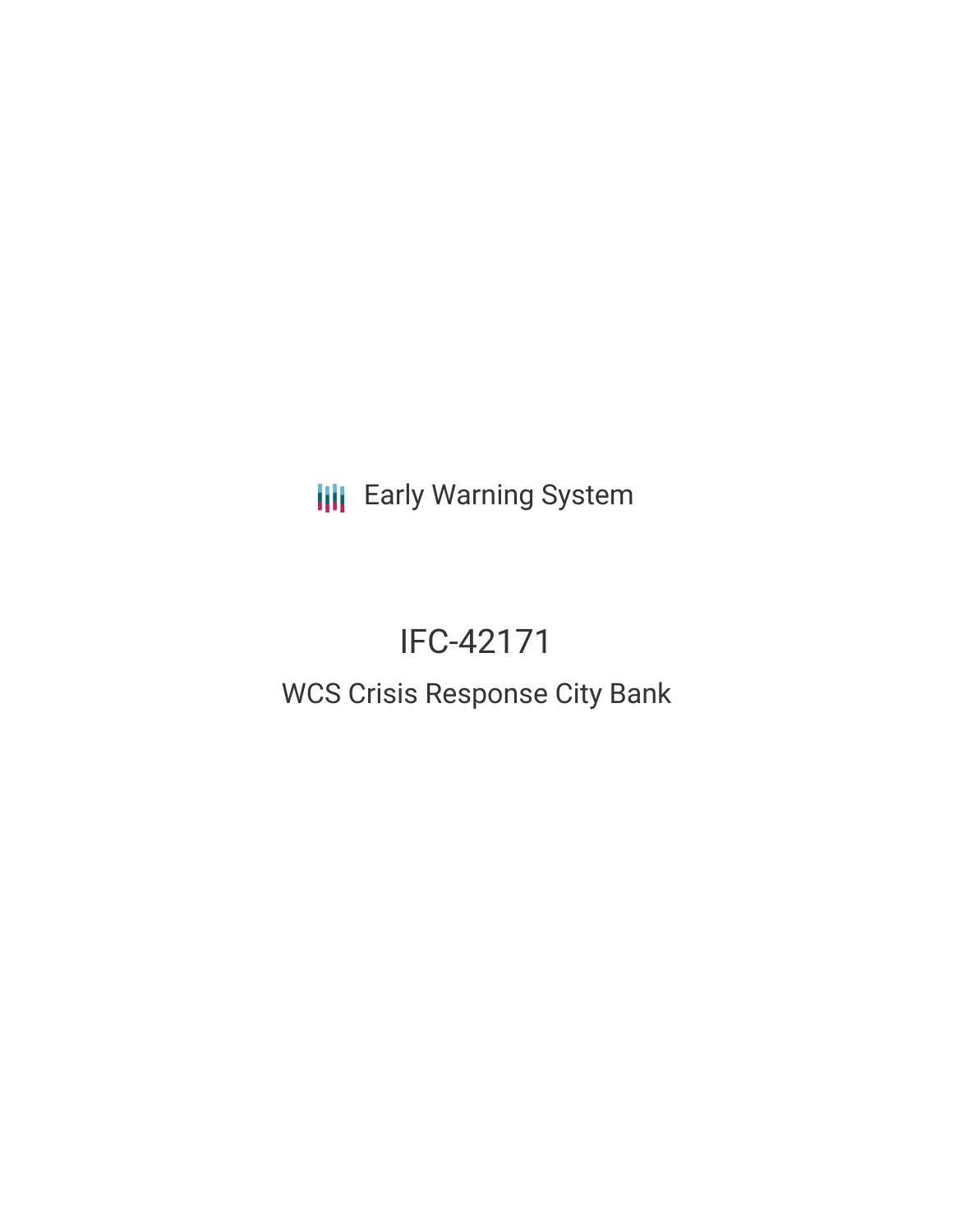

### **Quick Facts**

| <b>Countries</b>               | Bangladesh                              |
|--------------------------------|-----------------------------------------|
| <b>Financial Institutions</b>  | International Finance Corporation (IFC) |
| <b>Status</b>                  | Approved                                |
| <b>Bank Risk Rating</b>        | <b>FI</b>                               |
| <b>Voting Date</b>             | 2020-06-29                              |
| <b>Borrower</b>                | The City Bank Limited                   |
| <b>Sectors</b>                 | Finance                                 |
| <b>Ring Fence</b>              | No Restrictions                         |
| <b>Investment Type(s)</b>      | Loan                                    |
| <b>Investment Amount (USD)</b> | $$40.00$ million                        |
| <b>Project Cost (USD)</b>      | $$40.00$ million                        |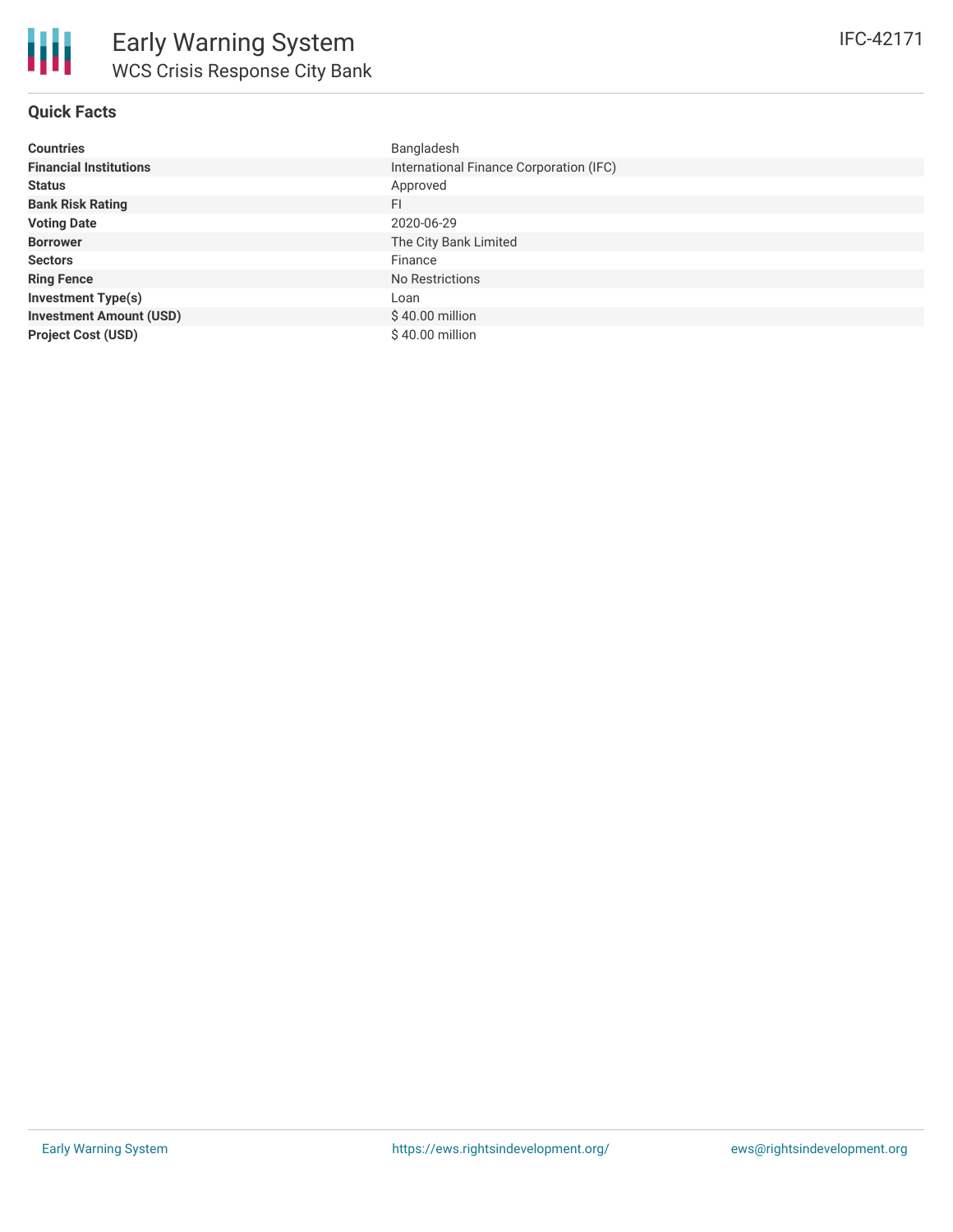

#### **Project Description**

According to the bank's website, "The proposed Project is an up to US\$40 million (under two separate tranches) Working Capital Solutions (WCS) facility to be extended to The City Bank Limited ("City Bank" or the "Bank") in Bangladesh, under the FIG COVID-19 Emergency Response WCS Envelope (WCS Envelope). The WCS Envelope is designed to provide funding to existing IFC client banks in emerging markets that will then extend new trade-related or working capital loans to companies whose cash flows have been disrupted by the global outbreak of the coronavirus pandemic. This proposed Project is a one-year facility, renewable for an additional one year, for a maximum aggregate tenor of two years.

This Project will support working capital, trade finance and FX liquidity needs of the sub-borrowers (export/import-based SMEs and Corporates) through City Bank's Off-Shore Banking Unit. In addition, IFC as implementing entity of the IDA Private Sector Window (PSW) Blended Finance Facility is expected to support working capital loans in PSW eligible countries under the WCS Facility with a first loss guarantee of up to US\$215 million ("blended concessional finance co-investment"). Without the derisking provided by IDA PSW, IFC will be limited in its ability to support Working Capital loans in IDA PSW countries given the increased demand for financing and the high risk in IDA PSW countries. This support is targeted in the context of responding and helping with the resilience measures around COVID-19 crisis."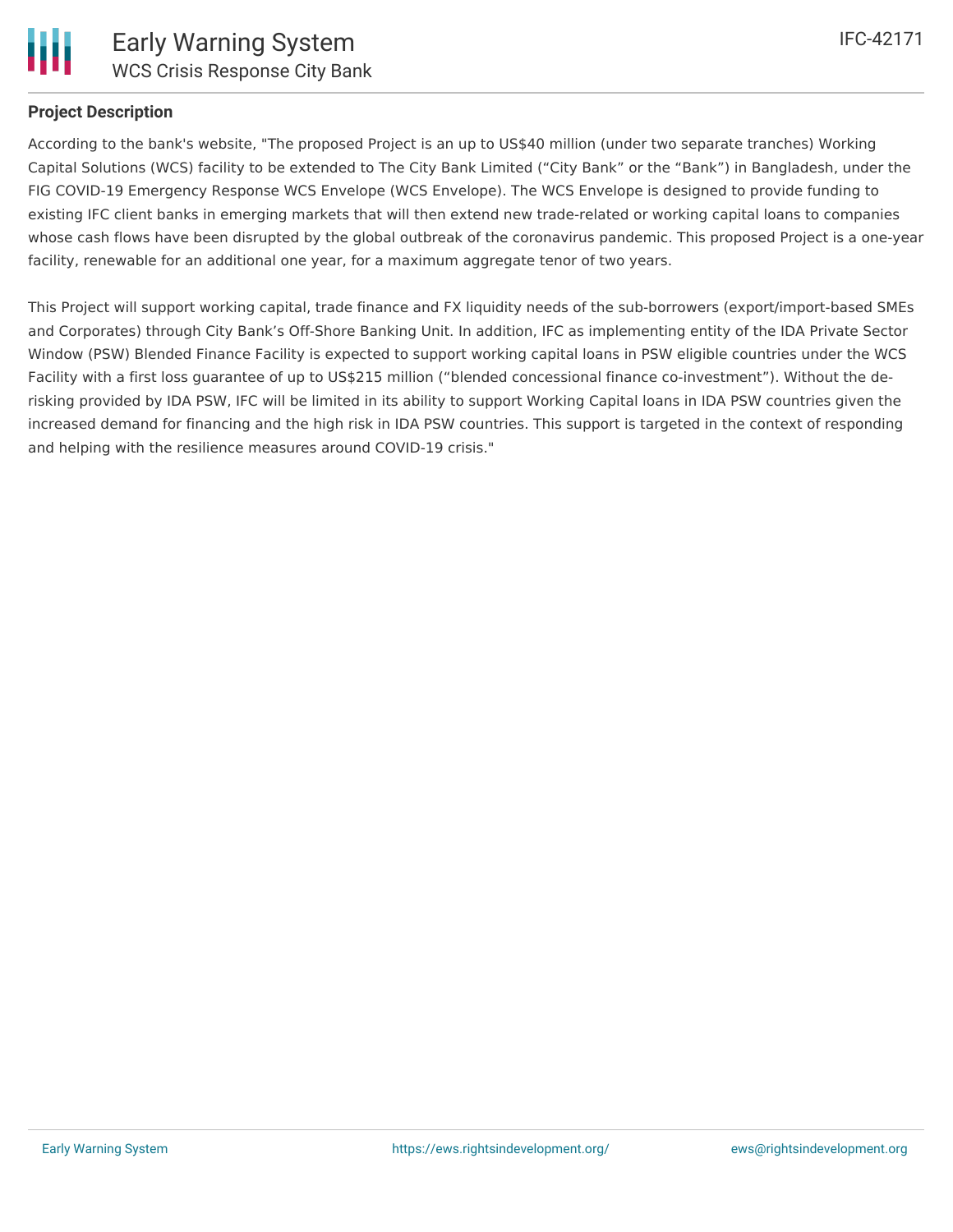#### **Investment Description**

• International Finance Corporation (IFC)

#### **Financial Intermediary**

Financial Intermediary: A commercial bank or financial institution that receives funds from a development bank. A financial intermediary then lends these funds to their clients (private actors) in the form of loans, bonds, guarantees and equity shares. Financial intermediaries include insurance, pension and equity funds. The direct financial relationship is between the development bank and the financial intermediary.

- The City Bank [Limited](file:///actor/476/) (Financial Intermediary)
- WCS Crisis [Response](file:///actor/4138/) City Bank (Financial Intermediary) **is owned by** The City [Bank](file:///actor/4128/) (Parent Company)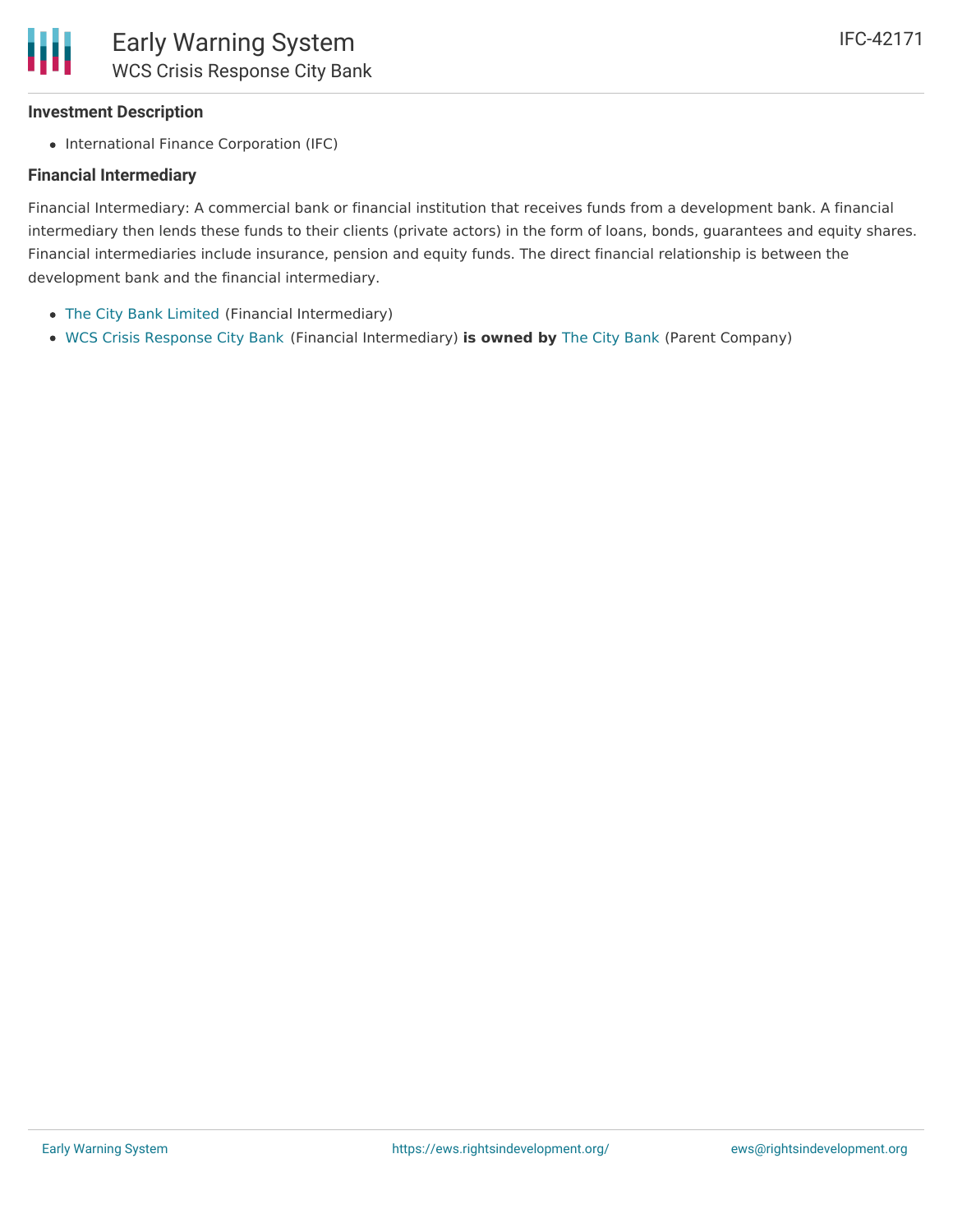

#### **Private Actor Relationship**

There is often limited information publicly available about what development banks are funding through financial intermediaries. In 2021, the Early Warning System partnered with Oxfam International to incorporate information on high-risk projects being funded by financial intermediaries receiving funding from the International Finance Corporation (IFC) and the Dutch Development Bank (FMO).

The information listed below describes the relationship between the different private actors linked to high-risk sectors and subprojects of IFC and FMO's financial intermediary investments and/or the financial intermediary's parent companies made from 2017 through 2020, including any associated ring fences.

The database, however, does not explicitly or implicitly imply that IFC or FMO have material exposure to or are contractually or legally accountable to the sub-projects financed by their financial intermediaries or the financial intermediary's parent companies. It only shows a seemingly financial relationship among the different private actors, the financial intermediaries, and IFC or FMO.

#### **Private Actors Description**

According to IFC, "Incorporated in 1983, City Bank is one of the leading private commercial banks in Bangladesh with a total asset of US\$4.1 billion as of December 31, 2019. With a universal banking model, City Bank is offering full range of banking products and services to the corporate, MSME and retail customers. The Bank is rated B1 by Moody's, and its shares are listed on both of the local bourses. City Bank is IFC's existing commercial banking client in Bangladesh and has a track record of working in multiple investment and advisory projects with IFC. IFC is a shareholder of City Bank since 2017. As of February 2020, City Bank's shareholding is – sponsor/director: 27.9%, local institutions: 20.6%, foreign shareholders: 9.5% and general public: 42.0%."